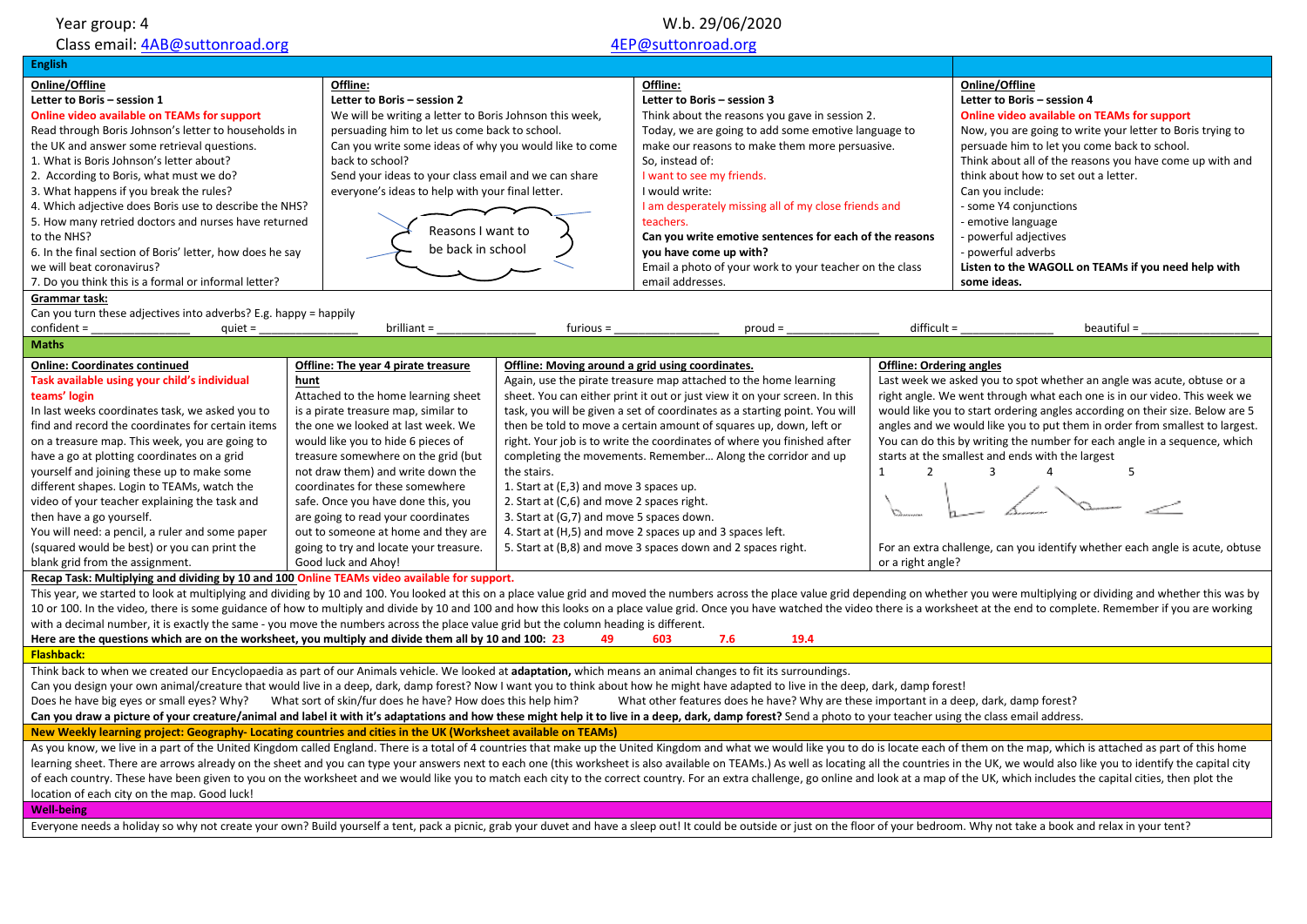|                      | Mat |
|----------------------|-----|
| Coordinates to plot: |     |
|                      |     |

th task  $1:$ 

Math task 2 and 3:

1.  $(3, 1)$   $(7, 1)$   $(5, 5)$  $2. (1, 9)$   $(1, 6)$   $(8, 9)$   $(8, 6)$ 

What shape is it?

 $3. (5, 8) (3, 6) (3, 3) (7, 3) (7, 6)$  $4. (8, 2) (8, 9) (1, 2)$ 

What shape is it?



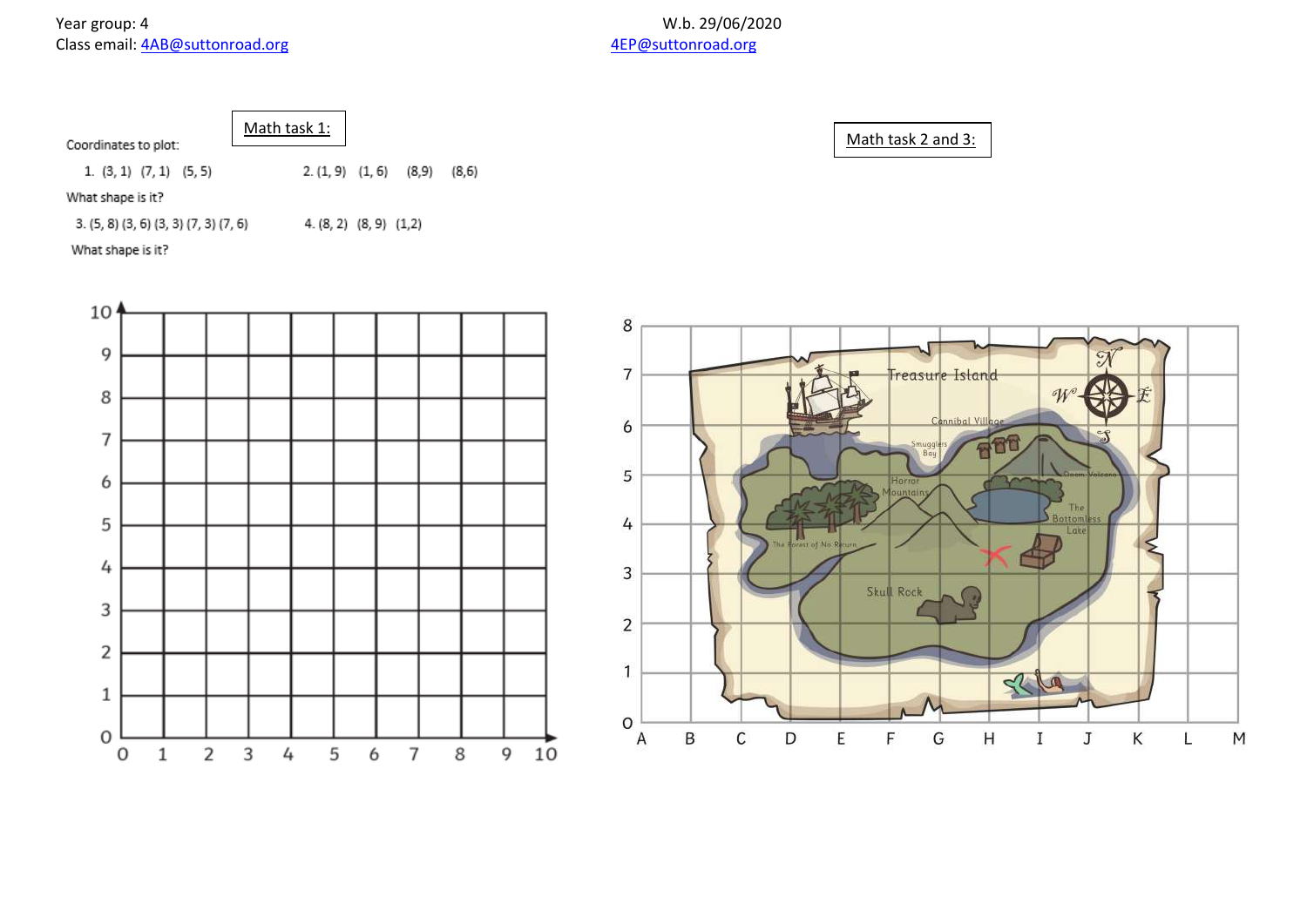



## **10 DOWNING STREET LONDON SWIA 2AA**

THE PRIME MINISTER

I am writing to you to update you on the steps we are taking to combat coronavirus.

In just a few short weeks, everyday life in this country has changed dramatically. We all feel the profound impact of coronavirus not just on ourselves, but on our loved ones and our communities.

I understand completely the difficulties this disruption has caused to your lives, businesses and jobs. But the action we have taken is absolutely necessary, for one very simple reason.

If too many people become seriously unwell at one time, the NHS will be unable to cope. This will cost lives. We must slow the spread of the disease, and reduce the number of people needing hospital treatment in order to save as many lives as possible.

That is why we are giving one simple instruction  $-$  you must stay at home.

You should not meet friends or relatives who do not live in your home. You may only leave your home for very limited purposes, such as buying food and medicine, exercising once a day and seeking medical attention. You can travel to and from work but should work from home if you can.

When you do have to leave your home, you should ensure, wherever possible, that you are two metres apart from anyone outside of your household.

These rules must be observed. So, if people break the rules, the police will issue fines and disperse gatherings.

I know many of you will be deeply worried about the financial impact on you and your family. The Government will do whatever it takes to help you make ends meet and put food on the table.

The enclosed leaflet sets out more detail about the support available and the rules you need to follow. You can also find the latest advice at gov.uk/coronavirus

From the start, we have sought to put in the right measures at the right time. We will not hesitate to go further if that is what the scientific and medical advice tells us we must do.

It's important for me to level with you - we know things will get worse before they get better. But we are making the right preparations, and the more we all follow the rules, the fewer lives will be lost and the sooner life can return to normal.

I want to thank everyone who is working flat out to beat the virus, in particular the staff in our fantastic NHS and care sector across England, Scotland, Wales and Northern Ireland. It has been truly inspirational to see our doctors, nurses and other carers rise magnificently to the needs of the hour.

Thousands of retired doctors and nurses are returning to the NHS - and hundreds of thousands of citizens are volunteering to help the most vulnerable. It is with that great British spirit that we will beat coronavirus and we will beat it together.

That is why, at this moment of national emergency, I urge you, please, to stay at home, protect the NHS and save lives.

Bois) luisse